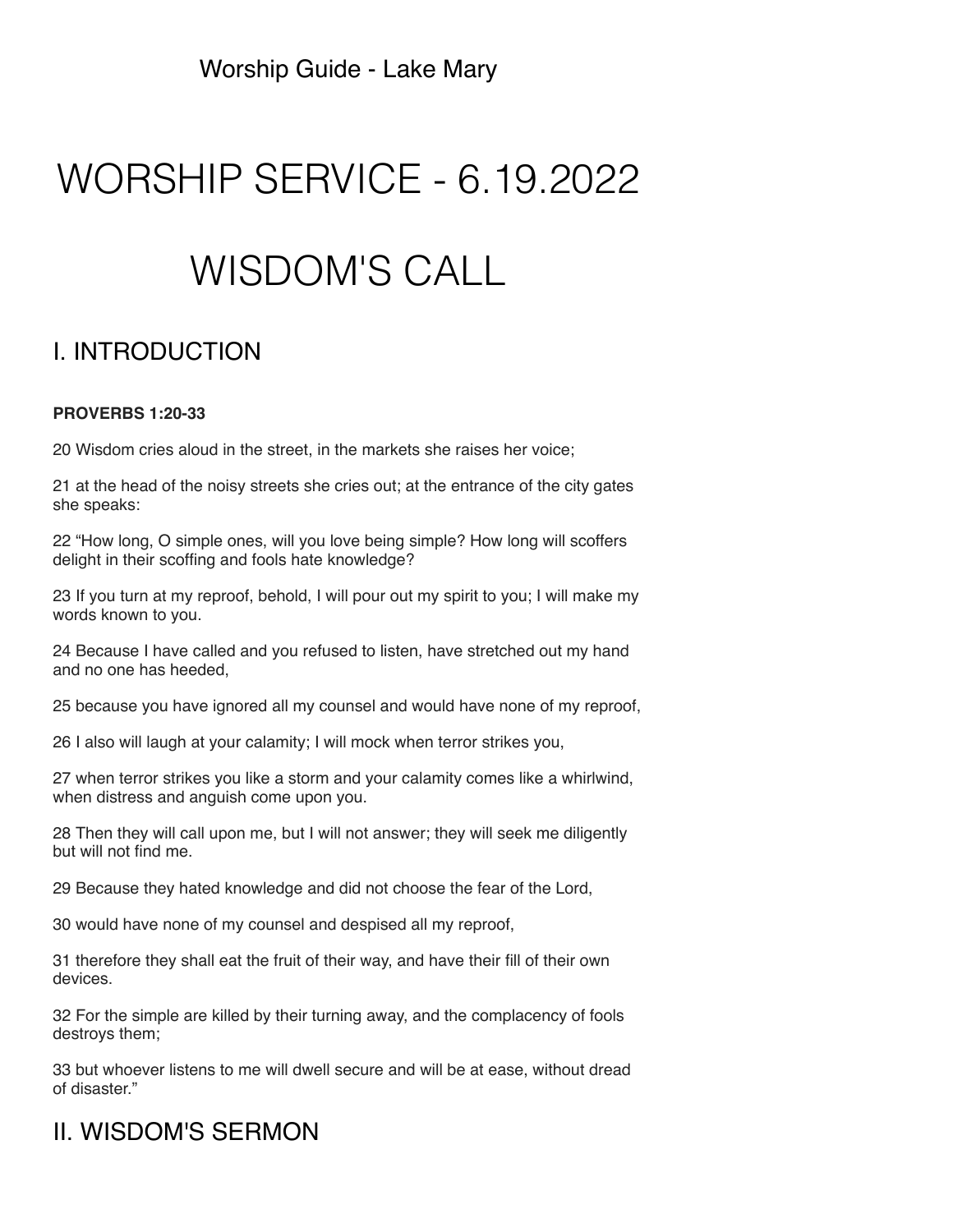- Why does the Father present wisdom as a woman?
- Literary device: personification is presenting an abstract idea by attributing to it human qualities or characteristics.
- The Hebrew noun for wisdom is feminine.
- To get his son's attention.

#### **1. Wisdom's Call**

Notice where Lady Wisdom is giving her message: in the street, in the markets, at the intersection of noisy streets, and at the city gates. These represent all of the different places within the city.

• She is taking her message to where the people are.

She extends an invitation to everyone, everywhere, to listen to her voice and to begin a relationship with her.

- Wisdom is crying aloud, she raises her voice, she cries out. Why?
- Because she is trying to cut through all of the noise of the competing voices.

She is always crying out to everyone, everywhere and that means you actually have to ignore her.

You have to actively suppress the call of wisdom.

**Romans 1:18-20** 18 For the wrath of God is revealed from heaven against all ungodliness and unrighteousness of men, who by their unrighteousness suppress the truth. 19 For what can be known about God is plain to them, because God has shown it to them. 20 For his invisible attributes, namely, his eternal power and divine nature, have been clearly perceived, ever since the creation of the world, in the things that have been made. So they are without excuse.

#### **2. Wisdom's Message**

22 "How long, O simple ones, will you love being simple? How long will scoffers delight in their scoffing and fools hate knowledge?

23 If you turn at my reproof, behold, I will pour out my spirit to you; I will make my words known to you.

What is the content of Wisdom's message?

Her message is aimed at three classes of people: the simple, the scoffers, and the fools.

To the simple, which are the naive, the gullible, she appeals to them directly to stop ignoring her.

"*How long…*", implies that they have ignored her for a long time. By now they should have embraced wisdom's teaching.

"…*will you love being simple?*" They continue to desire to remain uncommitted to wisdom and are therefore open to alluring sin and folly.

The scoffers and the mockers are not addressed directly, but if the simple continue to reject wisdom, they will be like the scoffers and fools.

• Scoffers are mockers. They crave their scoffing ways. They enjoy mocking.

Fools are the ones who do not have the fear of the Lord. They hate wisdom and knowledge. They reject God.

- Wisdom's message is repentance.
- V23 If you turn at my reproof...
- There is still hope for the simple, but not forever. They must respond.

• Repentance is a turning away from something and a turning to something.

The simple youth must turn back and listen to wisdom's rebuke and  $\bullet$ correction.

Example from Acts 2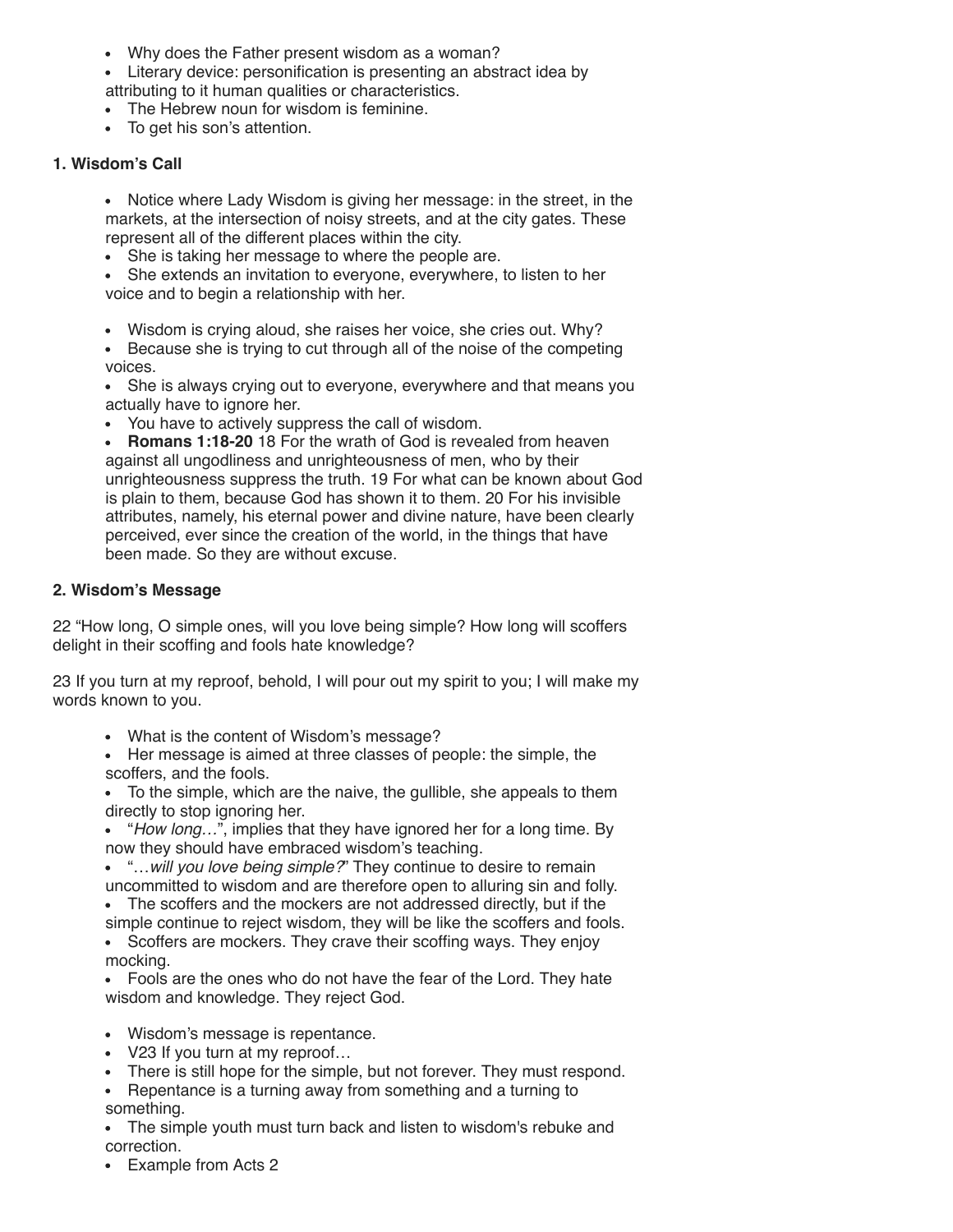Acts 2:14 But Peter, standing with the eleven, lifted up his voice and addressed them: "Men of Judea and all who dwell in Jerusalem, let this be known to you, and give ear to my words.

What is he doing? The same thing as Lady Wisdom, he is s*houting for them to listen.* 

• And what does he call them to do?

Acts 2:38 And Peter said to them, "Repent and be baptized every one of you in the name of Jesus Christ for the forgiveness of your sins, and you will receive the gift of the Holy Spirit.

• Repentance is always the proper response to Jesus's message.

#### **3. Wisdom's promise**

23 If you turn at my reproof, behold, I will pour out my spirit to you; I will make my words known to you.

The turning back is the action that implies that repentance has taken place.

• If they turn to Lady Wisdom and embrace her teaching, they are promised two things: the spirit of wisdom will be poured out upon them and they will know the words of wisdom.

To turn to wisdom means you are open to wisdom's teaching, correction, instruction, you will gain knowledge and understanding, and you will be able to follow wisdom's way.

Wisdom is a person and we see the exact same reality of this promise in Christ.

Jesus IS the wisdom of God and when we turn to him and believe he becomes to us wisdom FROM God (1Cor. 1:24,30).

• In Christ are hidden all the treasures of wisdom and knowledge (Col. 2:3).

• How do we get Christ and His wisdom?

Ezekiel 36:26-27 And I will give you a new heart, and a new spirit I will put within you. And I will remove the heart of stone from your flesh and give you a heart of flesh. 27 And I will put my Spirit within you, and cause you to walk in my statutes and be careful to obey my rules.God promised that there will come a time where he will give them a new heart and will pour out his Spirit upon them and they would be able to obey him.

The Spirit changes our hearts and gives us the capacity to respond to wisdom—which is Christ.

The Spirit of God who inspired the Word of God will give us insight and understanding of His Word.

Will you listen to wisdom?

## III. WISDOM'S REJECTION

#### **1. THE ABSURDITY OF REJECTING WISDOM**

- There is a transition in Lady Wisdom's message in v24-31
- Rejecting Wisdom's call has dire consequences.
- There is a window of opportunity to respond to the call but then it will be too late.
- Lady Wisdom recounts the record of rejection in v24-25

The repetition in this interlude drives home the reality that there is no one else to blame for the consequences of rejecting wisdom, for rejecting Christ.

- Wisdom laughs and mocks at what is coming for them.
- Psalm 2:1-4 Why do the nations rage and the peoples plot in vain?
- 2 The kings of the earth set themselves, and the rulers take counsel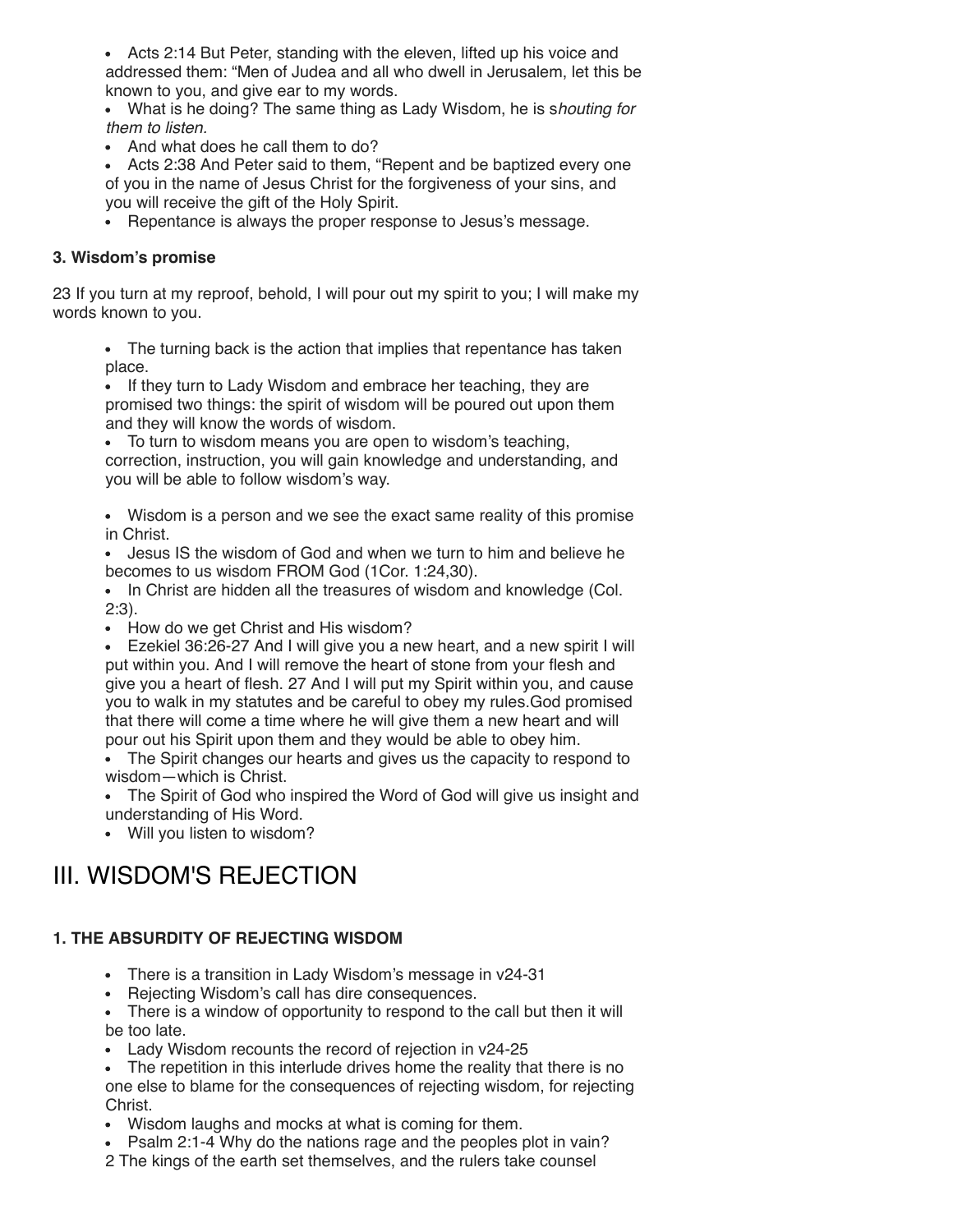together, against the Lord and against his Anointed, saying, 3 "Let us burst their bonds apart and cast away their cords from us." 4 He who sits in the heavens laughs; the Lord holds them in derision.

• How foolish that kings and rulers think they can come against the Lord. It's absurd.

Wisdom is laughing and mocking the absurdity of choosing folly over wisdom.

- Those who rejected her deserve what's coming to them.
- This is why we have to listen to the good news and respond by repenting and turning in faith to Jesus Christ.
- Today is the day of salvation.
- There is a final judgment. There is a point of no return.

Don't ignore the warnings. The wages of sin is death but the free gift of God is eternal life in Christ Jesus (Rom. 6:23).

The writer of Hebrews exhorts us, "Therefore, as the Holy Spirit says, 'Today, if you hear his voice, do not harden your hearts…'" (Hebrews 3:7- 8).

Jesus is calling, answer while the opportunity to do so is available to you.

#### **2. THE POINT OF NO RETURN**

V28-31 reveals the reality that there are no second chances for those who refuse wisdom.

- The continual rejection will eventually catch up with them.
- If it doesn't in this life, it will most certainly in the next.

28 Then they will call upon me, but I will not answer; they will seek me diligently but will not find me.

You don't get to call on your terms, you must respond to wisdom when she calls before it's too late.

After death, there are no second chances.

Matthew 10:33 So everyone who acknowledges me before men, I also will acknowledge before my Father who is in heaven, 33 but whoever denies me before men, I also will deny before my Father who is in heaven.

Why doesn't wisdom respond when they're calling now?

29 Because they hated knowledge and did not choose the fear of the Lord,

30 would have none of my counsel and despised all my reproof,

31 therefore they shall eat the fruit of their way, and have their fill of their own devices.

They did not choose the fear of the Lord. They hated wisdom and knowledge.

The consequence—they will get what they deserve.

A life lived apart from the knowledge of God will inevitably lead to one's own destruction.

- The root of your life will determine the fruit of your life.
- If the root is Christ, the fruit you will eat is eternal life.
- If the root is not Christ, the fruit you will eat is eternal damnation.
- Wisdom will have an eye-for-an-eye retribution.
- They didn't listen to her so she will not listen to them.
- They didn't seek her so she won't let herself be found.

Because they didn't respond to her in the time of salvation, she will not respond to them in the time of their judgment.

• Romans 2:4-5 Or do you presume on the riches of his kindness and forbearance and patience, not knowing that God's kindness is meant to lead you to repentance? 5 But because of your hard and impenitent heart you are storing up wrath for yourself on the day of wrath when God's righteous judgment will be revealed.

It is the kindness of God that leads to repentance.